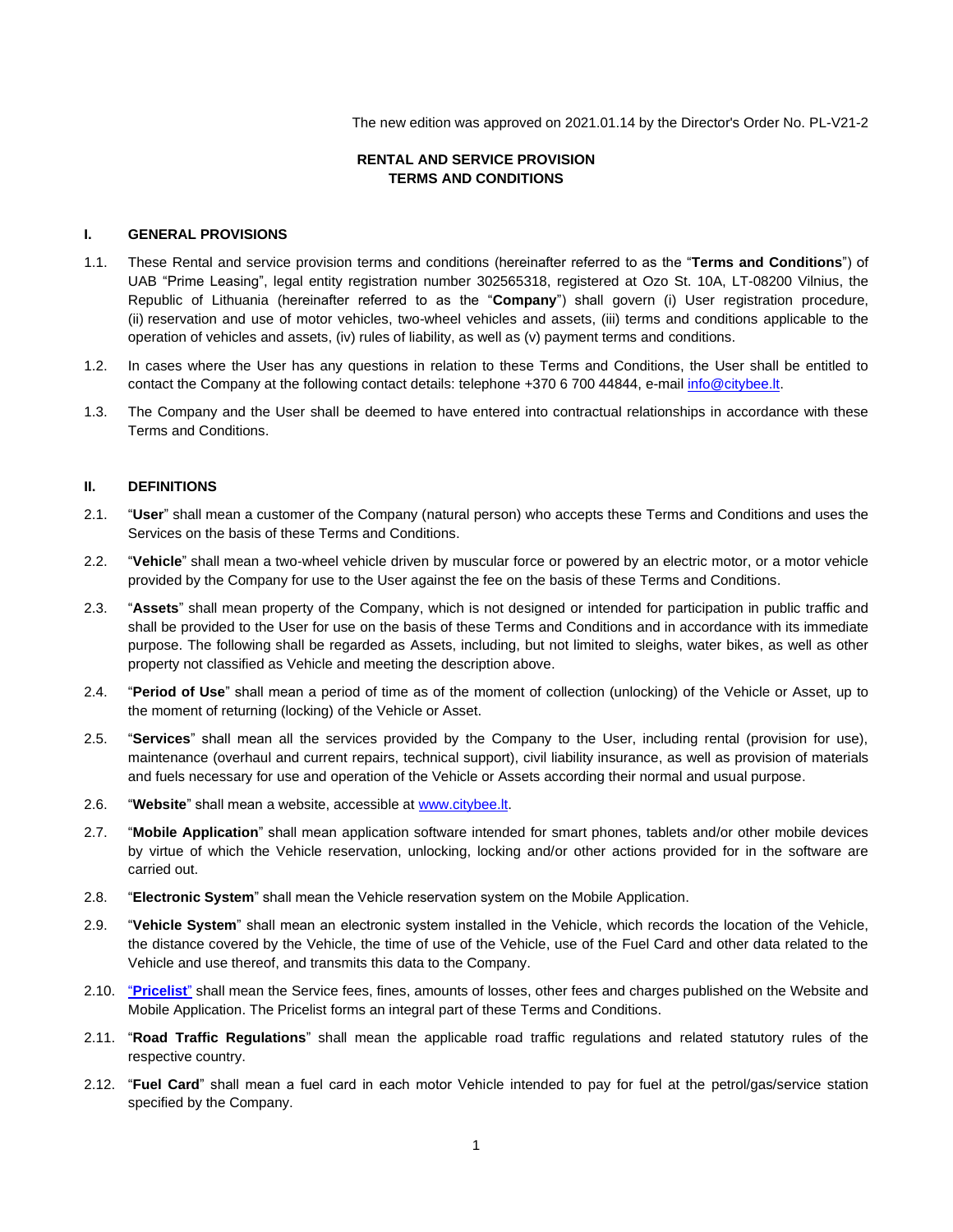- 2.13. "**Parking Area**" shall mean a parking lot from which the User collects the Vehicle and/or to which the Vehicle may be returned.
- 2.14. "**Privacy Policy**" shall mean Company's Privacy Policy, which contains information on the processing of User personal data, including User rights as a data subject.
- 2.15. For the purposes of these Terms and Conditions, the terms in singular and plural form shall have the same meaning, as the context may require.

# **III. ACCOUNT REGISTRATION**

- 3.1. The User shall be entitled to use the Services only after completion of the procedure prescribed herein i.e. registration on the Mobile Application and creation of his/her personal electronic account (hereinafter referred to as the "**CityBee Account**").
- 3.2. At any time after registration, the User may be entitled to choose the Premium subscription that provides additional benefits to the User for an additional fee (hereinafter referred to as the "**Premium plan**"). The amounts of fees, terms and benefits associated with the Premium plan are specified on the Website and Mobile Application, as well as may be found in the Pricelist.
- 3.3. During the registration process, the User shall:
	- 3.3.1. carefully and responsibly read these Terms and Conditions, Pricelist, Rules of Insurance, Privacy Policy (as well as their annexes) and click the "I accept" button in the registration form. By clicking the "I accept" button the User confirms that all information provided to him/her is clear, understandable and that he/she accepts these Terms and Conditions;
	- 3.3.2. provide such data, information and/or documents which may be reasonably requested by the Company at the moment of registration (including by completing the fields with requested information);
	- 3.3.3. indicate his/her e-mail address (which will be used as User identification code) and create a unique password which will be used for later logins to the Electronic System;
	- 3.3.4. choose an identification method: unique User created PIN code, identification via fingerprint and/or facial recognition system (hereinafter collectively referred to as the "**Passcode**"), which the User will be required to use (input) each time when accessing the Mobile Application. The User may be unable to choose fingerprint or facial recognition as the Passcode if his/her mobile device does not support such functionality;
	- 3.3.5. link his/her CityBee Account with a valid payment card. The Company is entitled to perform the User's payment card verification – i.e. to reserve an amount equal to EUR 1 (one) that will be returned to the User's linked payment card account (hereinafter referred to as the "**Payment Account**") after the successful verification (reservation). The term for actual repayment of the reserved amount depends on the terms and conditions applied by the financial (payment) institution that issued User's payment card.
	- 3.3.6. for use of motor Vehicles, hold a valid document evidencing the right to drive motor Vehicles (i.e., driving licence) and confirm its validity following the procedure on the Mobile Application:
		- 3.3.6.1. upload photos of his/her face and front side of his/her driving licence;
		- 3.3.6.2. the Company shall verify the face similarity and validity of the document evidencing the right to drive motor Vehicles.
- 3.4. If the User fails to enter correct data or enters wrong or false data, the registration of the User shall be deemed invalid and shall be cancelled.
- 3.5. Login details and the Passcode shall be protected by the User and the User shall have no right to disclose it to any third party. The User shall be responsible for ensuring the security and confidentiality of his/her login details and Passcode.
- 3.6. The User shall have no right to: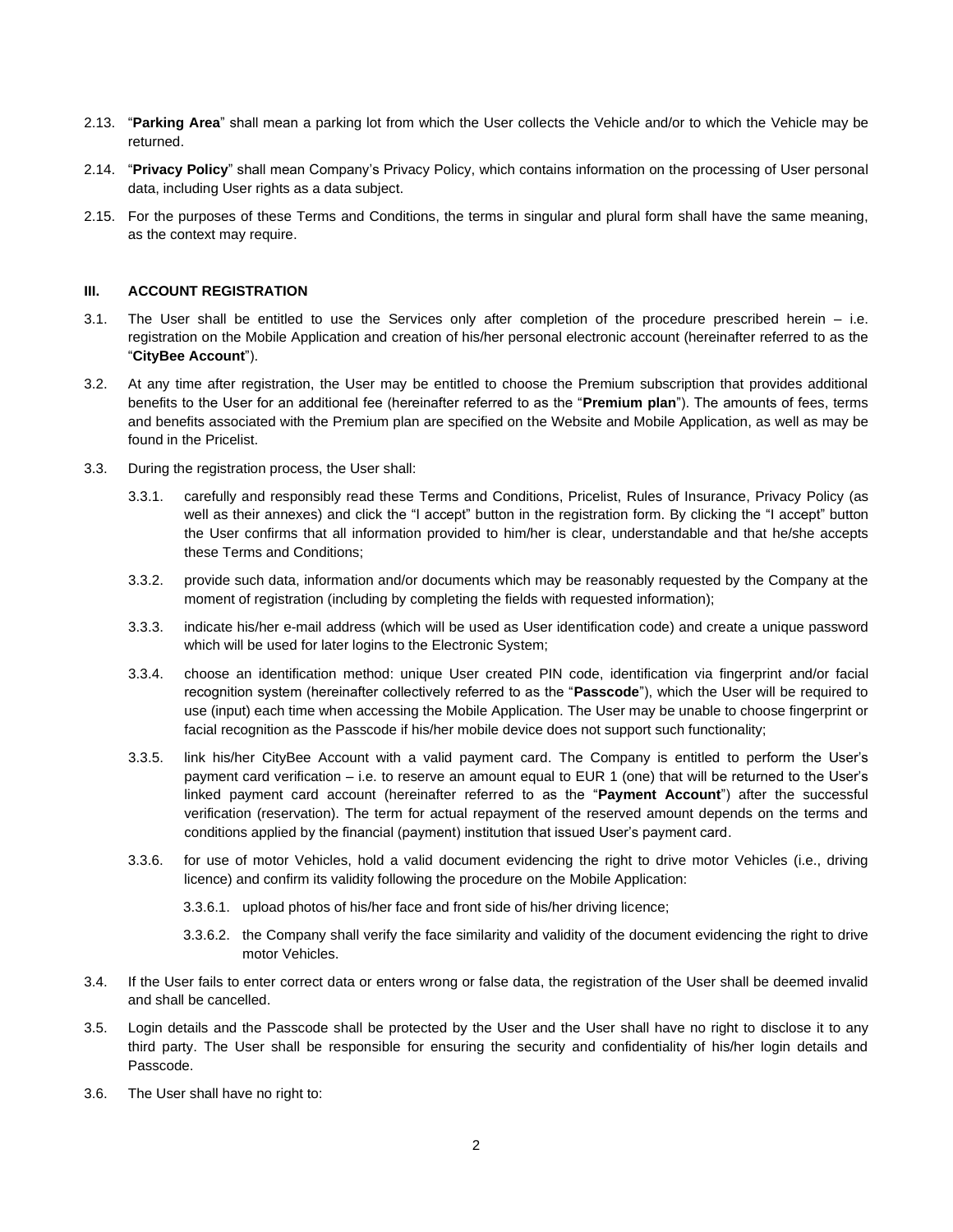- 3.6.1. assign, trade or lease his/her CityBee Account;
- 3.6.2. create fake, illicit, false CityBee Accounts.
- 3.7. The User shall immediately notify the Company if his/her:
	- 3.7.1. login details are lost or become available to a third party;
	- 3.7.2. CityBee Account is compromised or available for use by a third party.
- 3.8. Upon receipt of User's notification specified in paragraph 3.7 hereof, the Company shall immediately, but not later than within 8 (eight) working hours, block User's CityBee Account.
- 3.9. Both the Company and the User shall undertake to notify each other of any changes to their data (name, surname/name, address, registration number etc.) not later than within 5 (five) calendar days.
- 3.10. The losses incurred after the User's notification referred to in paragraph 3.7 hereof shall be borne by the Company, except for the cases where the damage was caused by intentional actions of the User. The User shall be liable and shall assume all risk related to the use of his/her CityBee Account by any unauthorised third party up to the moment of User's notification referred to in paragraph 3.7, with the exception of cases, where:

3.10.1. the losses were incurred as a result of gross negligence or intent of the Company, or

3.10.2. the losses were incurred as a result of the circumstances, controlled by the Company.

3.11. The User shall ensure that when using the computer hardware, software or other equipment for registration and/or login to the Electronic System all rational and contemporary security measures (including anti-virus, anti-malware software and firewalls) are activated, and shall accordingly be responsible for all consequences arising due to inadequate protection of the User's computer, smart phone, tablet or other device.

#### **IV. GENERAL TERMS AND CONDITIONS OF USE**

#### *General rules*

- 4.1. The Company shall undertake to ensure that the Vehicle or Asset is in good order and condition and is suitable for use and operation.
- 4.2. The faults or malfunctions, which do not have an impact on traffic safety and shall not have an impact in the short run, as well as defects which are not the consequence of improper maintenance of the Vehicle or Asset, shall not be recognised as defects.
- 4.3. The User shall undertake to use the Services in accordance with the provisions of these Terms and Conditions and act as a reasonably careful, prudent, responsible and informed person.
- 4.4. When using the Services, the User shall, *inter alia*:
	- 4.4.1. comply with the Vehicle operation requirements established by the manufacturer of the Vehicle and specified in the Vehicle manuals/instructions kept in the Vehicle;
	- 4.4.2. comply with the Company's instructions and recommendations set out in these Terms and Conditions;
	- 4.4.3. comply with the Road Traffic Regulations;
	- 4.4.4. not be entitled to use the Vehicle for racing or other sport or racing related purposes, use it as a training vehicle, or use the Vehicle at constant increased load (carriage of heavy goods etc., except for freight Vehicles), use for towing of other vehicles, use the motor Vehicle for the purposes for which it is not adapted or designed, use the motor Vehicle for carrying out activities prohibited by the applicable legal acts;
	- 4.4.5. comply with requirements of other applicable legal acts;
	- 4.4.6. comply with the Vehicle operation requirements which are not mentioned herein above, although are considered as ordinary requirements for use of such type of property.
- 4.5. The User shall undertake to immediately notify the Company and the respective public authorities (e.g., police, fire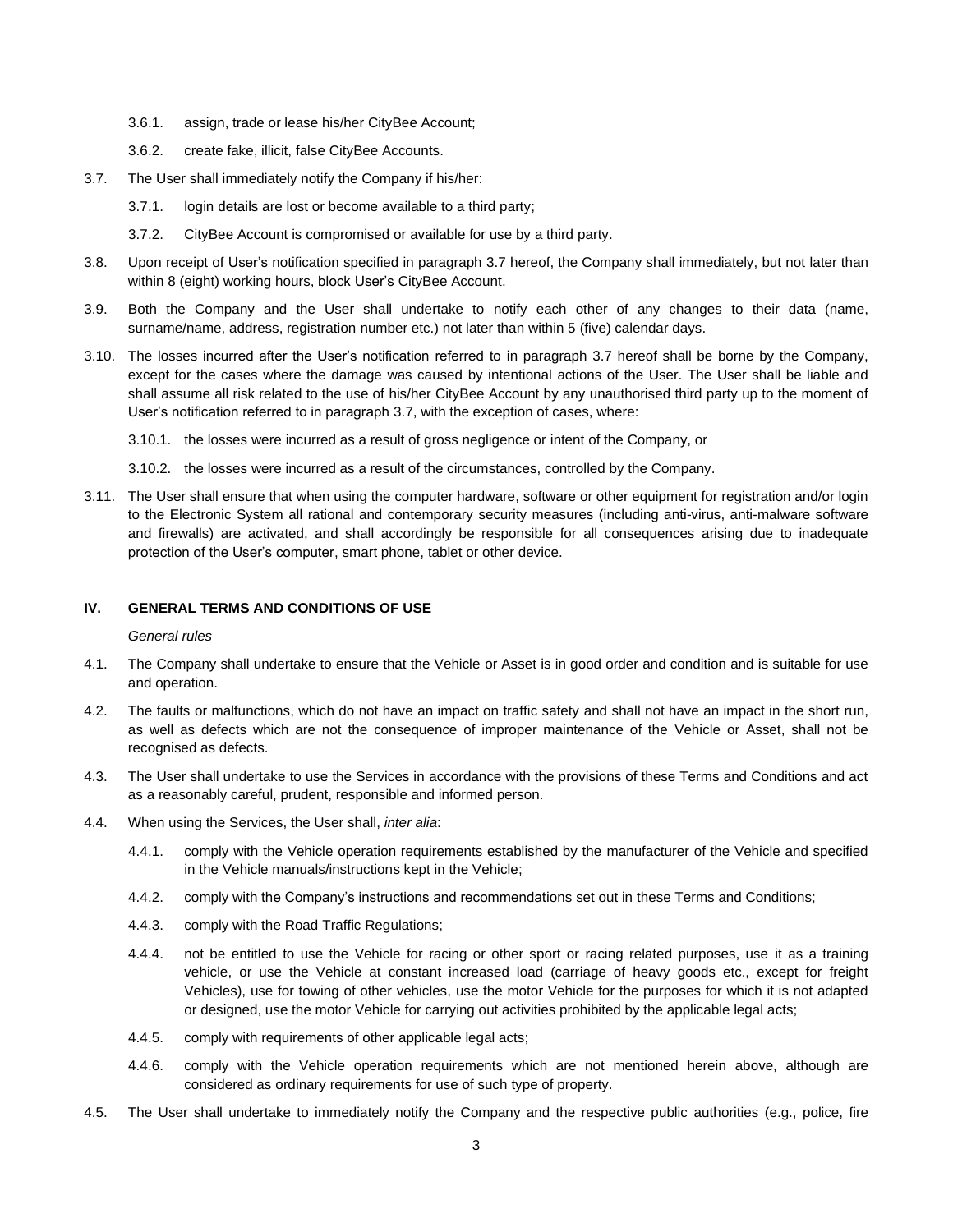service) if the Vehicle is destroyed, damaged, breaks down or otherwise becomes improper for use, as well as inform about circumstances preventing from operation and use of the Vehicle.

- 4.6. Without a prior written consent of the Company, the User shall not be allowed to sublease the Vehicle, Asset, assign any of the rights and duties hereunder, or transfer the Vehicle to another person, or allow another person to use the Vehicle.
- 4.7. The User shall be fully responsible for the Vehicle or Asset during the Period of Use. During this Period of Use, the User shall assume all responsibility as the operator of the source of higher risk. The User shall be responsible for the safety, health, loss of life, also destruction or loss of property of persons which use the Vehicle or Asset together with the User (e.g., passengers), unless otherwise provided by the applicable laws.
- 4.8. The fact of using the Services shall be deemed as a confirmation by the User that he/she (i) has sufficient knowledge how to use and operate the Vehicle or Asset, (ii) has necessary skills to use the Vehicle or Asset, and (iii) meets the standard of physical fitness necessary for driving the Vehicle.
- 4.9. The User shall:
	- 4.9.1. drive safely;
	- 4.9.2. start braking and driving the Vehicle at a safe speed, taking into account his/her experience, skills and weather conditions;
	- 4.9.3. wear head protection and appropriate clothes (in case of two-wheel Vehicles and Assets);
	- 4.9.4. assess weather and environmental conditions and use the Vehicle or Asset only after making sure that its use is safe and does not endanger the User, other persons or the Company.
- 4.10. In the event that the User stops using the Vehicle or Asset for a short period of time, but has not completed his/her trip or reservation, the User must take all steps to ensure the safety of Vehicle or Asset and that it cannot be appropriated by third persons (i.e., is locked, windows are closed, the lights and the player are turned off, etc.).
- 4.11. Vehicle or Asset may be used in the territory of Lithuania, Latvia and Estonia. The User is allowed to use the Vehicle or Asset outside the territory Lithuania, Latvia and Estonia, only with a prior written consent of the Company.
- 4.12. When using the Vehicle or Asset, the User shall:
	- 4.12.1. be completely sober (0.00 per mil) and not under the influence of psychoactive substances;
	- 4.12.2. be prohibited from driving the Vehicle if he/she is sick or tired, or where his/her driving may pose a risk to the traffic safety, transfer the motor Vehicle or Asset to other persons for driving or using otherwise;
	- 4.12.3. be obliged to follow other requirements, applicable to the categories of vehicles he/she is authorised to drive, as specified in the driving licence.
- 4.13. The Company shall be entitled to install an alcolock in the Vehicle, i.e. a breathalyser that prevents the Vehicle from being started if the driver's breath contains too much alcohol.

#### *Reservation, collection, use*

- 4.14. Before starting a trip, a motor Vehicle must be reserved on the Mobile Application. A motor Vehicle may be reserved for the time period indicated on the Mobile Application before the expected start of use of the motor Vehicle. To make a reservation, the User shall carry out the following actions:
	- 4.14.1. log in to the Electronic System, entering the Passcode where required;
	- 4.14.2. select the preferred Vehicle;
	- 4.14.3. confirm reservation of that Vehicle.
- 4.15. Confirmation of the reservation will be generated on the Mobile Application and visible on the User's screen.
- 4.16. On reaching the Vehicle or Asset Parking Area, the User must select an appropriate command and follow the instructions shown on the Mobile Application in order to unlock the Vehicle or Asset, or after completing the trip – to lock it.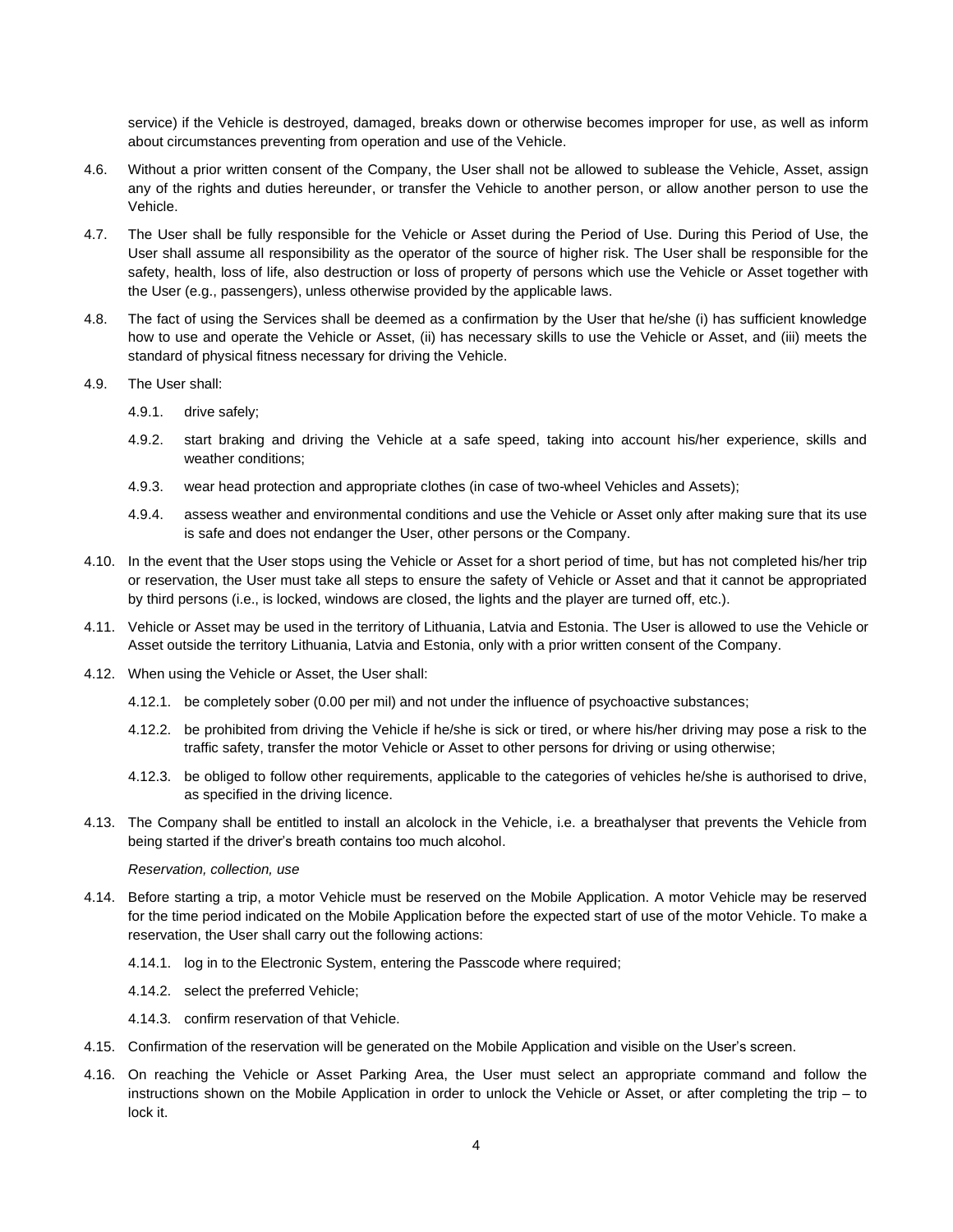- 4.17. The User shall examine Vehicle (both the interior and the exterior of the Vehicle) to make sure that the motor Vehicle does not have clearly visible damages, and shall undertake to check if all fittings and accessories of the motor Vehicle (the ignition key, the Fuel Card and the Vehicle documents) are in place. The User shall immediately notify the Company of any detected nonconformities by telephone number 8 700 44844 (or another number provided for this purpose on the Website or Mobile Application) or e-mail address info@citybee.It. In case the orange label (stating that the damage has already been reported) is attached to the clearly visible damage, the Company must not be additionally notified. Otherwise, all non-notified damages shall be deemed as occurred during the Period of Use by the User.
- 4.18. In case the User foresees that the maximum term of use of the Vehicle or Asset may be exceeded, he/she must inform the Company no later than two hours before the maximum term expires. The maximum term of use of the Vehicle or Asset may be extended by mutual agreement between the parties.

### *Accidents during the Period of Use*

- 4.19. In case the Vehicle or Asset is confiscated or arrested, or other rights to it are restricted during the Period of Use through the User's fault or due to the circumstances arising in the course of use, the User shall perform all his/her obligations in relation to the Vehicle or Asset, before returning the Vehicle or Asset to the Company.
- 4.20. If the Vehicle or Asset breaks down, alert signals switch on the dashboard of the Vehicle, suspicious extraneous noises can be heard or the Vehicle or Asset cannot be further safely operated, the User shall immediately (i) stop using the Vehicle or Asset, (ii) notify the Company by telephone, and (iii) comply with further instructions of the Company.
- 4.21. In the event of any damages to the Vehicle during a traffic accident or due to other circumstances, the User shall immediately notify the Company and the respective public authorities (police, fire service, etc.), complete a traffic accident declaration and carry out other necessary actions in order to prevent or reduce damages to the Vehicle, other property and/or persons. In case of damage to the Asset, the User must immediately notify the Company and carry out other necessary actions in order to prevent or reduce damages to that Asset.

#### *Completion of trip and return*

- 4.22. After completing his/her trip, the User must return the Vehicle or Asset to the Parking Area, if applicable.
- 4.23. The Parking Area from which the Vehicle is collected and the Parking Area to which the Vehicle is returned may be different. Motor Vehicles of some models indicated on the Website and/or Mobile Application must be returned to the same Parking Area from which the motor Vehicle was collected. The list of eligible Parking Areas shall be made available on the Electronic System.
- 4.24. Before the motor Vehicle is returned, the User shall put the key of the motor Vehicle to the same place from which it was taken, check if no personal belongings are left in the motor Vehicle, remove trash and (or) sand from the Vehicle (if needed), and check if all motor Vehicle's documents, fittings and accessories are in their place.
- 4.25. Upon return to the Parking Area, the Vehicle or Asset must be locked according to the instructions shown on the Mobile Application. To lock the Vehicle or Asset, the User must select an appropriate command on the Mobile Application and follow the instructions shown herein. After completing all steps and making sure that the Vehicle or Asset is locked, the User can leave the Vehicle or Asset.
- 4.26. The User shall be responsible for violations of the Road Traffic Regulations and/or other legal acts, regulations or restrictions related to parking, even if the Vehicle is parked in the Parking Area.
- 4.27. The User shall be obliged to return the Vehicle or Asset in the condition which is not worse than the condition in which the Vehicle or Asset was received, taking into account normal wear and tear. For the purposes of determination of the normal wear and tear of the motor Vehicle, the parties shall follow the guide prepared on 1 March 2010 by the Lithuanian Autoentrepreneurs Association and published on the website of the association at [http://www.laa.lt/uploads/Atmintine\\_2010\\_03\\_01.pdf](http://www.laa.lt/uploads/Atmintine_2010_03_01.pdf) (the guide shall be deemed to be an integral part hereof) and the requirements established in the public maintenance Terms and Conditions. The normal wear and tear shall not include the following:
	- 4.27.1. broken, deformed or otherwise mechanically or thermally damaged parts, devices and mechanisms;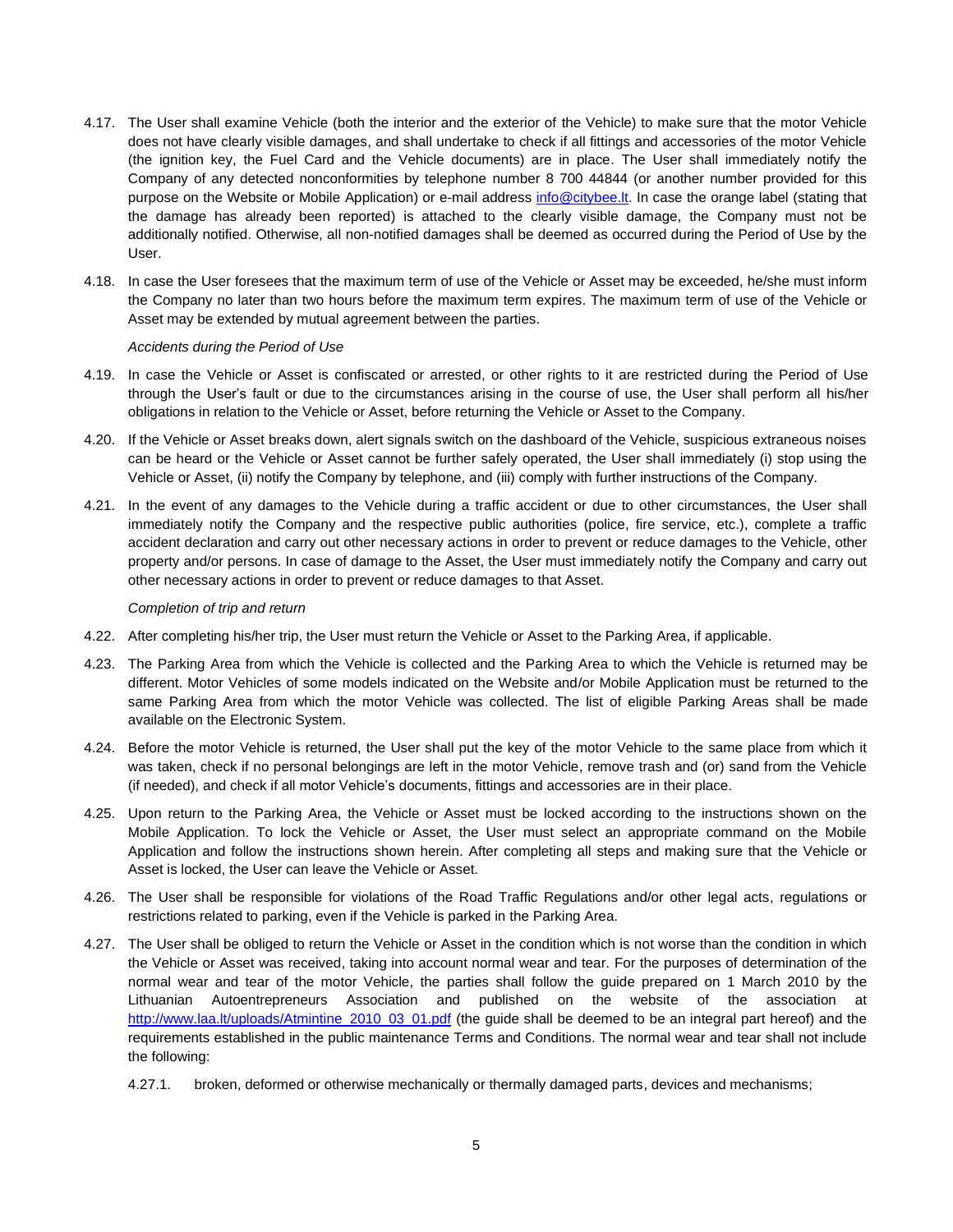- 4.27.2. Vehicle's body dents, paint layer cracks and visible scratches (where the paint layer is damaged to the primer layer);
- 4.27.3. depreciation of the paint layer as a result of intense washing and/or cleaning of the Vehicle;
- 4.27.4. low quality repair and/or defects as a result of repair;
- 4.27.5. cracks of windows of the Vehicle's body;
- 4.27.6. scratches of windows of the Vehicle's body arising as a result of improper use and/or cleaning of the Vehicle;
- 4.27.7. damages of the interior such as burnt or stained seats, broken plastic parts of the front panel or boot lid, window opening handles etc.
- 4.27.8. damaged geometry of the Vehicle's body.

### **V. TERMS AND CONDITIONS FOR THE USE OF MOTOR VEHICLE**

*Use*

- 5.1. The User may start using the motor Vehicle within the time limit which is indicated for each motor Vehicle on the Mobile Application and starts from the moment of confirmation of reservation; otherwise the reservation of the motor Vehicle shall be automatically cancelled. If the User chooses extended reservation time at the moment of reservation, and the initial reservation time ends before the start of use of the motor Vehicle, reservation time shall be extended for the time limit chosen by the User on the Mobile Application; the User shall pay additional fees (indicated in the Pricelist and on the Mobile Application) for the extended reservation time. If the User fails to start using the motor Vehicle within the extended reservation time, the extended reservation shall be automatically cancelled.
- 5.2. In order to drive the motor Vehicle, it should be started by using the ignition key kept inside the Vehicle. If the motor Vehicle does not need an ignition key, the motor Vehicle shall be started by pressing the button and keeping breaking pedal pressed.
- 5.3. The User shall ensure that no one smokes in the motor Vehicle.
- 5.4. In case the User carries an animal in the motor Vehicle, that animal must be carried only in a specifically adapted transportation box.
- 5.5. Any actions or attempts to read, copy, change or delete the data of the motor Vehicle System shall be strictly prohibited.
- 5.6. The maximum term of use of the motor Vehicle shall be 30 days, unless otherwise agreed by the parties. If the User fails to return the motor Vehicle longer than 30 days from the start of use of the Vehicle, the Company shall be entitled to address police for the theft of the motor Vehicle, and to block starting of the motor Vehicle. In case it is expected that the maximum term of use will be exceeded, the Company must be notified not later than two hours to the expiry of the maximum term. The maximum term of use of the motor Vehicle may be extended by a separate mutual agreement between the parties.
- 5.7. After giving a 1 (one) day's notice to the User in writing (including by e-mail or SMS), the Company shall be entitled to replace the hired Vehicle with another Vehicle of the corresponding category and parameters at any time during the Period of Use, in order for to perform periodic Vehicle maintenance and repair works, remove Vehicle failures or carry out other necessary actions. The User, upon receipt of the Company's notice specified in this paragraph, shall allow the Company to replace the Vehicle (including, but not limited to, return the keys of the Vehicle and other items taken from the Vehicle, and pick all his/her personal items from the hired Vehicle) on the day and time specified by the Company, and at the place agreed by the parties, and accept another Vehicle in accordance with these Terms and Conditions.

*Return*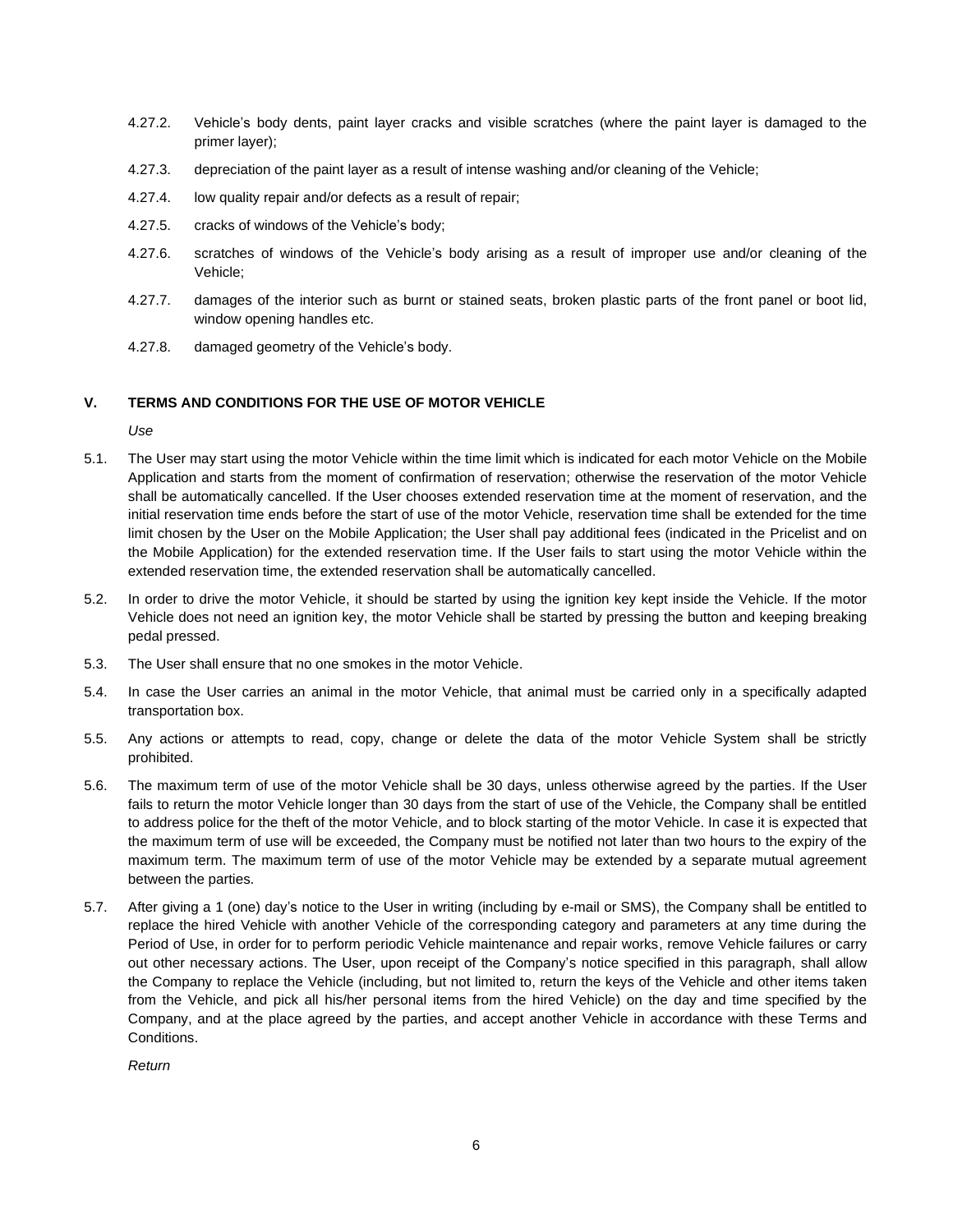- 5.8. The motor Vehicle shall be returned and parked in the place in which it could be publicly accessed at any time, and in compliance with the applicable Road Traffic Regulations and/or other legal acts, regulations or restrictions related to parking. The Vehicles cannot be parked in:
	- 5.8.1. sites with the barriers (except for special parking areas at the airports marked on the Mobile Application);
	- 5.8.2. underground parking lots.
- 5.9. In case during the Period of Use the User parks the motor Vehicle in paid car park, he/she shall pay for parking of the Vehicle.
- 5.10. In order to return the motor Vehicle, the User shall choose the command "lock the Vehicle" on the Mobile Application. Before leaving the motor Vehicle, the User shall undertake to ensure that it was locked, all windows and skylights were closed, and all accessories of the motor Vehicle were left in the Vehicle.

*Fuel Cards*

- 5.11. A Fuel Card shall be available in each motor Vehicle. The cards shall be property of the Company. In case of use of the Fuel Card, the price of the fuel shall not be charged and shall be included in the Service fee paid by the User.
- <span id="page-6-0"></span>5.12. Use of the Fuel Card for other vehicles or for filling of fuel to any other container shall be prohibited. If the User breaches this prohibition, the Company shall, in all cases, report misappropriation of fuel to the police and the User shall be obliged pay the fine indicated in the Pricelist and to indemnify the Company against the losses (incurred as a result of such unlawful use of the Fuel Card) not covered by the said fine.
- 5.13. The User shall be obliged to safekeep the Fuel Card and leave it in the motor Vehicle after using it. In case of loss of the Fuel Card, the User shall immediately notify the Company and compensate its losses.
- 5.14. Only the Fuel Card available in the motor Vehicle may be used for refilling of fuel to that motor Vehicle.
- 5.15. If the fuel reserve of the motor Vehicle deceases up to 1/4 of the fuel tank, the User shall refill the fuel tank of the motor Vehicle in the nearest service station of the company which has issued the Fuel Card. The PIN code of the Fuel Card shall be found on the Mobile Application.

### **VI. TERMS AND CONDITIONS FOR THE USE OF TWO-WHEEL VEHICLES**

- 6.1. Subject to requirements of Articles 2.7 and 2.8 of the Civil Code of the Republic of Lithuania, a two-wheel Vehicle driven by muscular force (bicycle) may also be hired/rented by a person below 18 years of age.
- 6.2. A two-wheel Vehicle powered by an electric motor may be rented and used only by an adult person (over 18 years).
- 6.3. Minors from 14 years to 18 years shall be liable for their contractual obligations arising out of these Terms and Conditions themselves.
- 6.4. Where a two-wheel Vehicle is a bicycle, it may withstand up to 120 kg and the weight of the bag should be up to 5 kg.
- 6.5. Where a two-wheel Vehicle is a scooter, it may withstand up to 100 kg.

### **VII. TERMS AND CONDITIONS FOR THE USE OF ASSETS**

- 7.1. Subject to requirements of Articles 2.7 and 2.8 of the Civil Code of the Republic of Lithuania, the Asset may also be hired/rented by a person below 18 years of age.
- 7.2. While using the Asset, the User must take appropriate safeguards (for instance, wear a helmet and other protective gear, life vest, etc.).
- 7.3. The User below 18 years of age may use the Asset only with a supervision by an adult.
- 7.4. While using the Asset, the User may not exceed the maximum Asset load weight indicated on the Asset itself, on the Mobile Application or the Website.
- 7.5. The maximum term of use of the Asset is 24 (twenty-four) hours.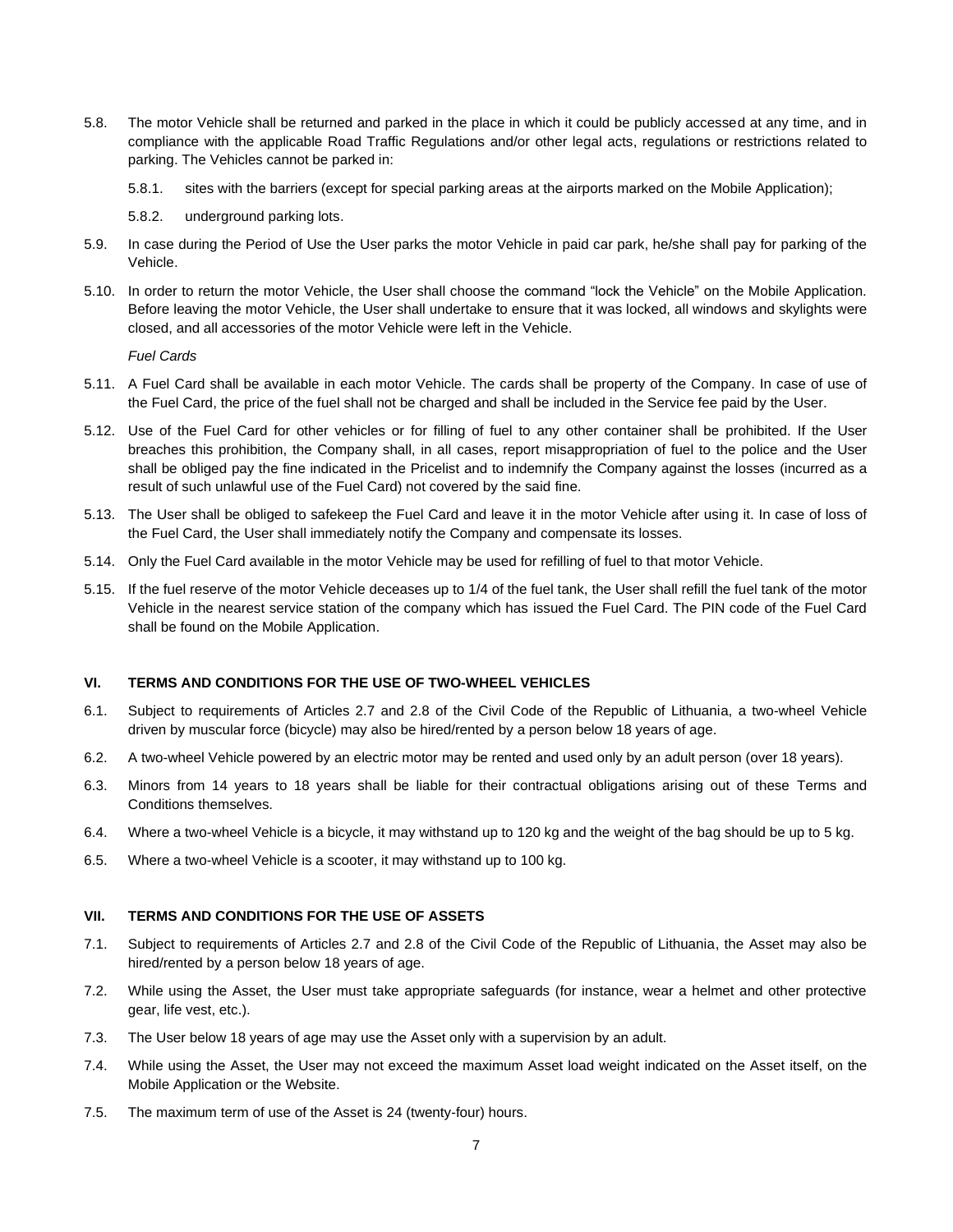### **VIII. LIABILITY**

- 8.1. During the Period of Use, the User shall be fully liable for the security of the Vehicle or Asset.
- 8.2. The User shall assume full liability for violations of the legal acts and damage caused to third persons during the Period of Use, with the exception of cases, where:
	- 8.2.1. such violations were committed, or damage was caused at the fault of the Company and/or third persons;
	- 8.2.2. exist other legitimate grounds limiting or eliminating liability of the User (such as *force majeure*, actions of the state, etc.).
- 8.3. The User shall not be held liable for any failures of the Vehicle or Asset which arise in the course of operation of the Vehicle or Asset, and are caused by the previous use, operation or normal wear and tear, if the User immediately notifies the Company by telephone and complies with the instructions given by the Company.
- 8.4. The User shall assume damage to his/her own clothes, items and other belongings on the board of the Vehicle or used in the course of use of the Services, unless such damage has occurred due to intention or gross negligence of the Company.
- 8.5. In case of loss of the Vehicle or Asset, the User undertakes to pay to the Company the fine indicated in the Pricelist and to compensate the Company for all losses not covered by that fine. The User, after paying the fine to the Company, shall not acquire ownership of the Vehicle or Asset. The Company will use its best endeavours to recover the Vehicle or Asset.
- 8.6. Fines indicated in these Terms and Conditions and/or the Pricelist shall be considered as the Company's minimum indisputable losses, including potential damage to the Company's goodwill, trademark, trade name, corporate and social integrity and reputation, as well as to the Company's brand image caused by unlawful and irresponsible actions of the User. Any fines issued to the User under these Terms and Conditions are intended to cover and compensate the losses incurred by the Company and cannot be construed as punitive penalties, even if defined or referred to as the **"Fines"**. Payment of the fines or default interest shall not release the User from the duty to compensate all other losses of the Company not covered by that fine. In any case, imposition of the fines provided for herein shall not release the User from the duty to fulfil the established obligations.

*Fines* 

- 8.7. The User shall pay to the Company a fine if, due to the fault of the User, the Vehicle or its accessories (e.g., engine ignition key) or the Asset is damaged, destroyed or lost, or the Company incurs other damages, or the User breaches his/her obligations under these Terms and Conditions, as specified in the Pricelist.
- 8.8. The User shall be obliged to pay these fines to the Company:
	- 8.8.1. fine for damaging the tire when it cannot be repaired;
	- 8.8.2. fine for smoking in the Vehicle;
	- 8.8.3. fine for unlawful use of the Fuel Card (see Section [5.12](#page-6-0) above);
	- 8.8.4. fine for dangerous or careless driving;
	- 8.8.5. fine for driving under the influence of alcohol, drugs and/or other psychoactive substances;
	- 8.8.6. fine for the appropriation of a bicycle;
	- 8.8.7. fine for allowing another person to use his/her CityBee Account or rented Vehicle;
	- 8.8.8. fines for other violations and breaches, as indicated in the Pricelist.
- 8.9. The amounts of the fines shall be published in the Pricelist, available on the Website and Mobile Application.
- 8.10. The User shall be entitled to pay the reduced fine, if:
	- 8.10.1. he/she has subscribed to the Premium plan and the plan was valid when the basis for the fine occurred.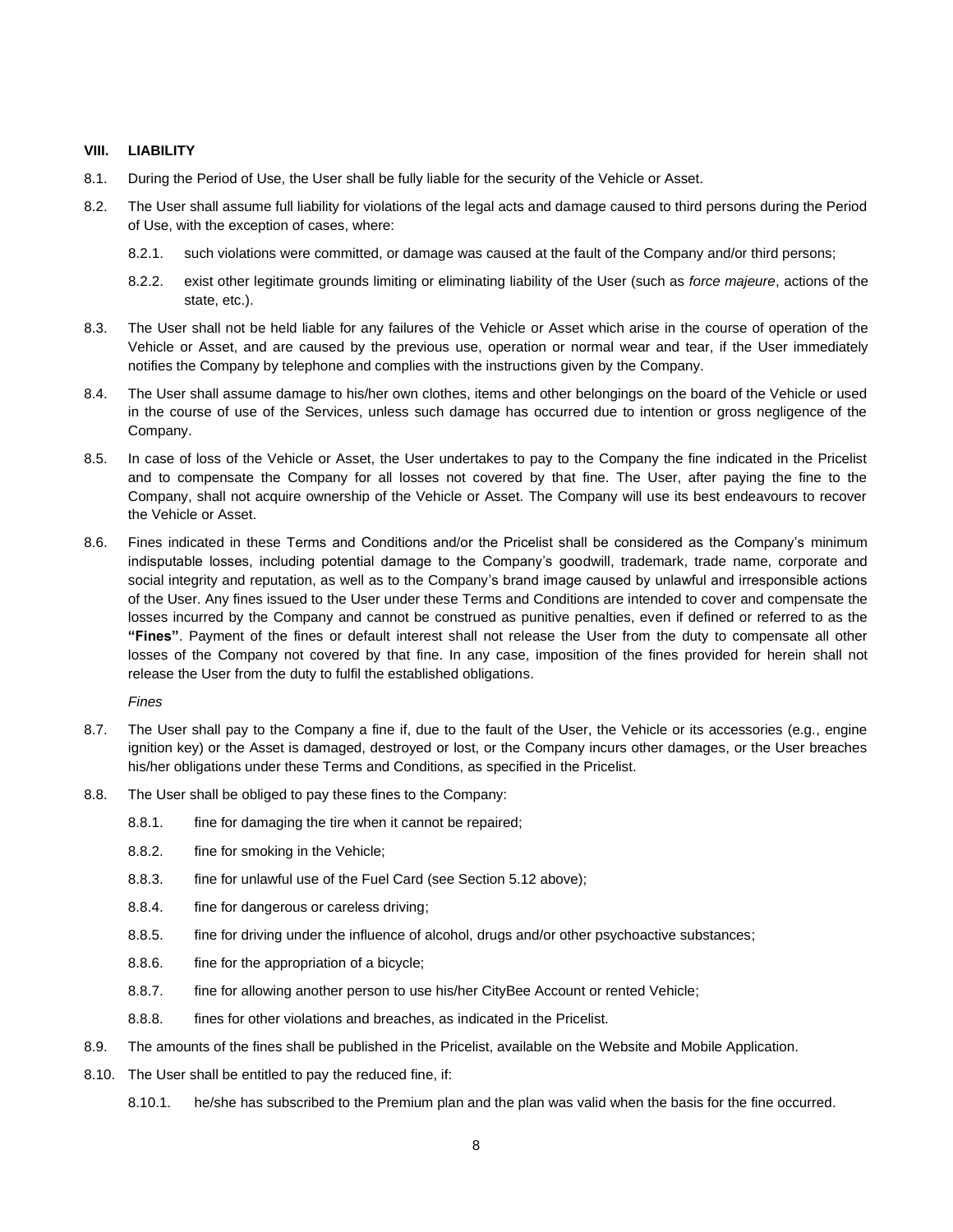The amounts of applicable reductions are specified in the Pricelist, available on the Website and Mobile Application.

*Losses*

- <span id="page-8-0"></span>8.11. In case of an accident caused by the User, that User shall be obliged to pay to the Company a fixed sum, indicated in the Pricelist. This sum might be automatically debited from the User's Payment Account. The User's Payment Account will be debited immediately after the accident was detected, duly recorded and the User was notified of it (via the Mobile Application or otherwise) in advance. In case the actual losses of the Company are lower than the debited amount, the Company shall transfer the difference to User's Payment Account, within 14 calendar from the moment the amount of actual losses has been determined and the User has been notified of it.
- 8.12. To the extent not covered by the fines and other charges payable by the User to the Company (including specified in Section [8.11](#page-8-0) above), the User shall compensate all damages suffered by the Company through the fault (intent or gross negligence) of the User in the following cases:
	- 8.12.1. as a result of failure to comply with the terms and conditions for the use of Vehicle or Asset;
	- 8.12.2. as a result of false data or information, provided by the User upon registration;
	- 8.12.3. as a result of use of the Vehicle or Asset for the purposes for which it is not designed and intended;
	- 8.12.4. as a result of operation of the Vehicle or Asset by an unauthorised person;
	- 8.12.5. where the User is not entitled to drive a Vehicle of such category or is not entitled to drive Vehicles;
	- 8.12.6. as a result of operation of the Vehicle or Asset under the influence of alcohol, drugs and/or other psychoactive substances;
	- 8.12.7. as a result of failure to comply with the requests of the road police or other competent authorities;
	- 8.12.8. where the User uses the Vehicle or Asset for carrying out criminal activities;
	- 8.12.9. as a result of loading of the goods to the Vehicle or unloading from the Vehicle;
	- 8.12.10. as a result of loss of the Vehicle;
	- 8.12.11. as a result of staining, scratching, tearing of the interior (equipment) or exterior of the Vehicle caused by the User, passengers or pets, other destruction or damage to the Asset, its components;
	- 8.12.12. where the User fails to report the traffic accident to the police, fire service and/or other competent authorities;
	- 8.12.13. where the competent authorities issue fines, taxes, duties, penalties or other charges or sanctions to the Company;
	- 8.12.14. as a result of violation of other applicable legal acts.

*Additional fees* 

- 8.13. If, in the course of use of the Vehicle, it (its interior or exterior) becomes dirtier than normally after such use, the User shall be obliged to pay the fees indicated in the Pricelist, and if such fees are not indicated, the Vehicle washing and cleaning costs.
- 8.14. In case the User violates the applicable Road Traffic Regulations while using the Vehicle, the Company is entitled to charge him/her the administration fee (indicated in the Pricelist). The administration fee compensates Company's expenses related to the violation and its management (including communication with the public authorities); the fine imposed under the Road Traffic Regulations shall be borne by the User.
- 8.15. The User may need to pay charges for driving heavy Vehicles on some national roads (for more information, see [https://www.keliumokestis.lt/\)](https://www.keliumokestis.lt/).
- 8.16. The User may also be obliged to pay these additional fees:
	- 8.16.1. fee for the reissue/correction of the VAT invoice (see Sectio[n 9.13](#page-10-0) below);
	- 8.16.2. CityBee Account renewal fee.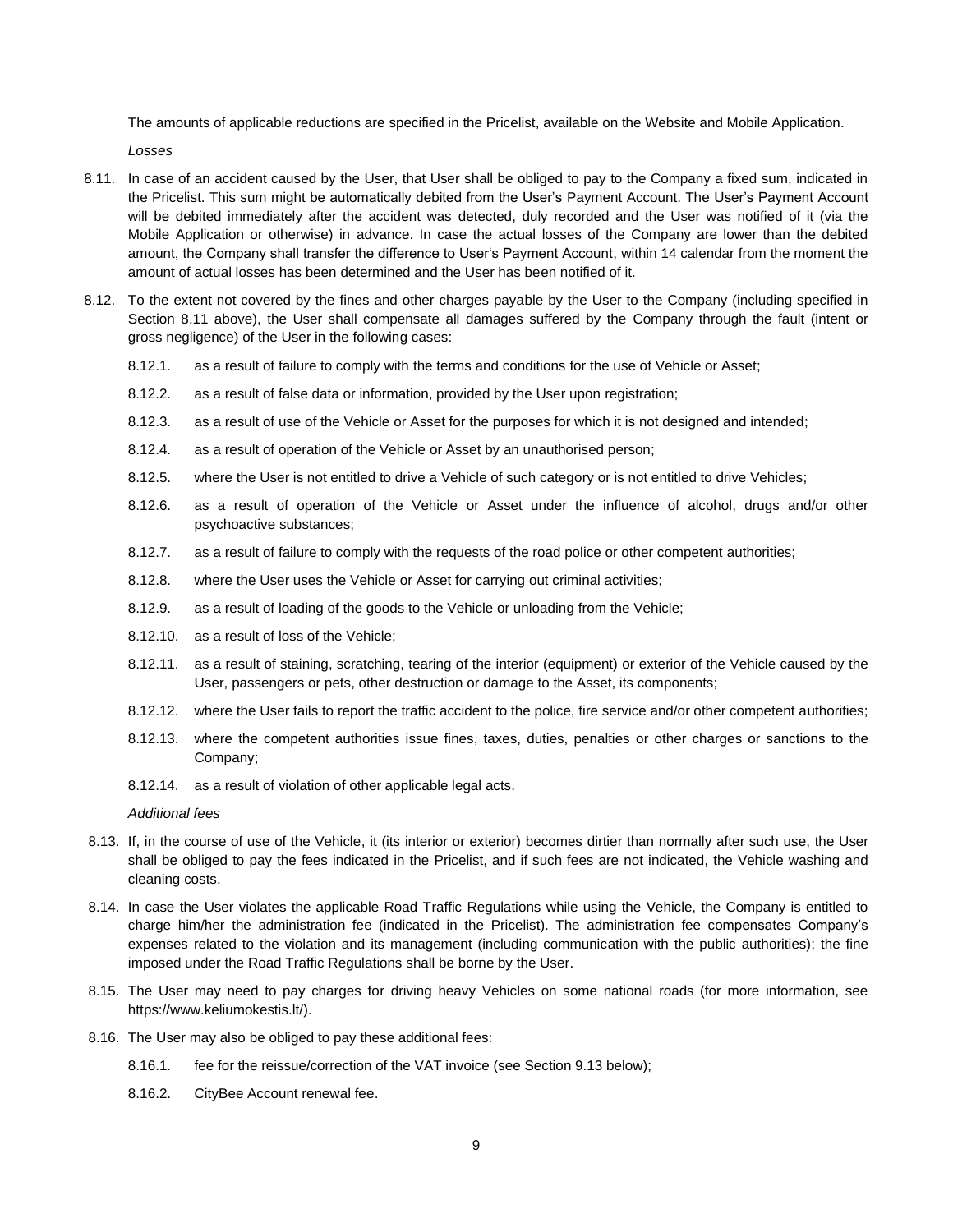8.17. Other additional fees may be indicated in the Pricelist.

#### *Rules of payment, insurance*

- 8.18. The Company shall automatically debit the amount of fine and/or additional fees specified in the Pricelist from the linked Payment Account. The User's Payment Account will be debited immediately after the infringement was detected, duly recorded and the User was notified (via the Mobile Application or otherwise) in advance.
- 8.19. In case of Company's losses provided for in Section **Error! Reference source not found.** above, the amount of those losses shall be debited from the User's Payment Account or shall be paid by the User after 7 (seven) days from the moment when the damage was detected, calculated and the User was notified of losses. The User may raise his/her objections to the fact and/or amount of losses during the aforementioned 7-day term.
- 8.20. In cases set out in the insurance rules of the insurance company which has insured the Vehicle, when the insurance company compensates the damage, it acquires the right of recourse in collection of the total paid out insurance benefit from the User if the damage against which the Vehicle is insured was caused through his/her fault.
- 8.21. In cases of liability on the part of the User (or circumstances giving raise to liability on the part of the User), the Company shall also be entitled to immediately and for an indefinite period suspend the provision of Services to the User, block access to the Account, block starting of the Vehicle, block unlocking of the Vehicle or Asset and take back the Vehicle or Asset without further notice.
- 8.22. The User shall comply with the requirements of the insurance terms, established by the insurance company which has insured the Vehicle or Assets, as applicable. The insurance terms shall be published on the Website.

*Liability of the Company* 

- 8.23. The Company shall be held liable for performance of the obligations provided for herein and shall indemnify the User against direct losses caused by improper performance of its obligations.
- 8.24. To the extent such liability limitation is allowed by the applicable law, the Company shall not be held liable for:
	- 8.24.1. the damage suffered by the User as a result of delay related to use of the Services;
	- 8.24.2. the damage caused by the User to third persons while using the Services;
	- 8.24.3. harm to the User's health or life, suffered while using the Services;
	- 8.24.4. any indirect losses;
	- 8.24.5. losses, exceeding the price of the Services that were not provided or were provided improperly.
- 8.25. If the Company fails to ensure proper provision of the Services to the User hereunder (i.e. the Vehicle is not found in the specified Parking Area or the Vehicle is not in good order or cannot be operated), after the User notifies the Company by telephone, the Company shall undertake, at the User's discretion: (i) to indemnify the User against the taxi costs, agreed over telephone and not exceeding the amount indicated in the Pricelist (the costs shall be compensated by applying a discount for the next use of Services, or the costs shall be reimbursed by transferring it directly to the User's Payment Account), or (ii) to deliver another Vehicle to the User not later than within 1 (one) hour.
- 8.26. The Company shall not be held liable for the User's losses incurred by him/her as a result of inability to use the Vehicle or Asset in the event of an accident or for other reasons beyond control of the Company.
- 8.27. The amount compensated to the User by the Company (agreed upon by the parties or established by the competent authority) shall, at the request of the User, be included in the future invoice and/or future payments or transferred directly to the User's Payment Account.

# **IX. PAYMENT TERMS AND CONDITIONS**

9.1. For the use of Services, the User shall pay to the Company Service fees, specified in the Pricelist and valid at the moment of the use of Services.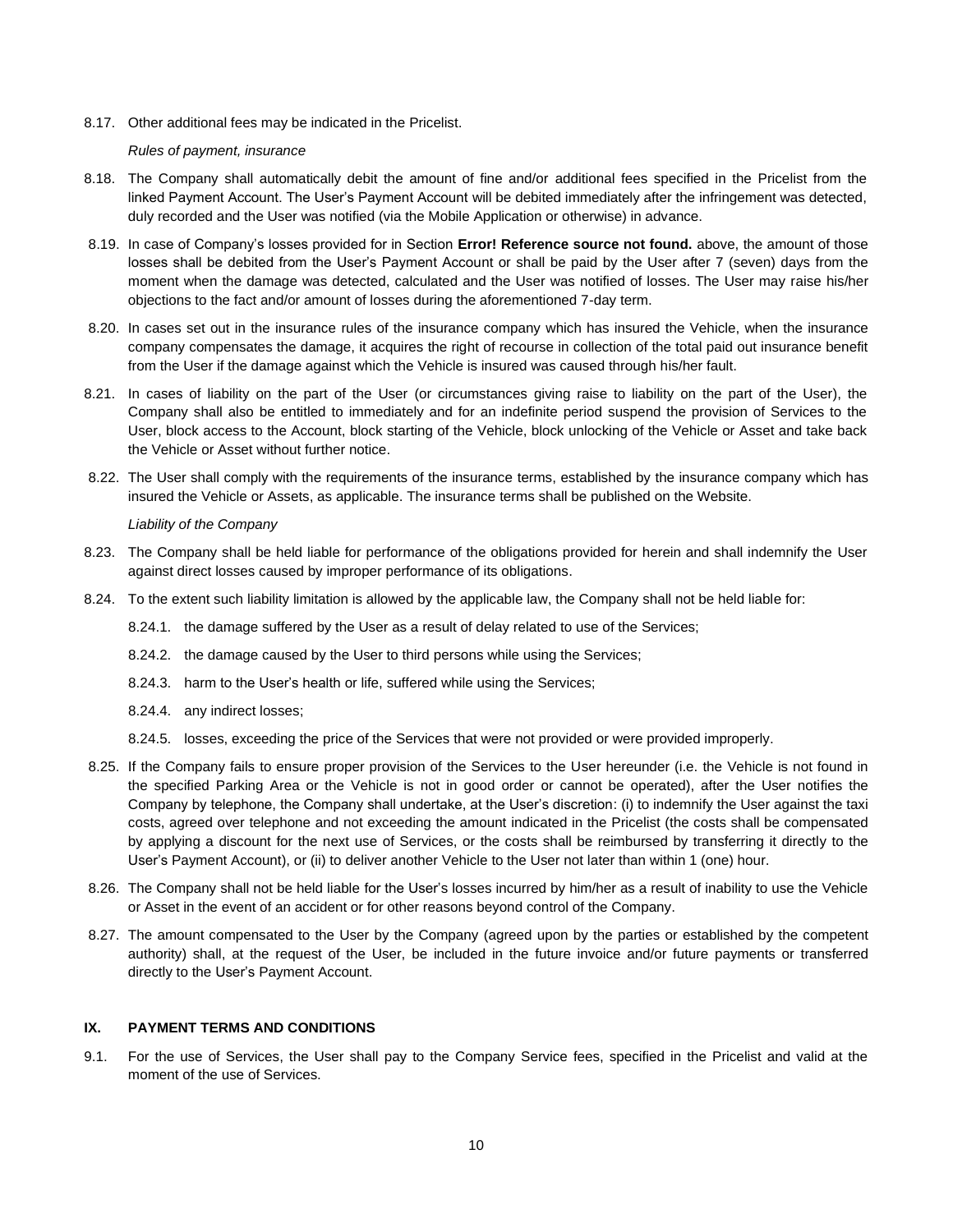- 9.2. For the purposes of counting the Service fee, the Period of Use shall start to run from the moment of unlocking the Vehicle or Asset and/or collection thereof from the Parking Area, or in case of extended reservation – from the moment of confirming the extended reservation time, and runs until the moment of actual return of the Vehicle or Asset to the Parking Area and locking thereof. The Service fee shall be calculated according to the Pricelist valid at the time of use of the Service. It may take up to 1 minute to unlock or lock (each action separately) the Vehicle or Asset, and this time shall be included in the Period of Use.
- 9.3. The Service fee for each kilometre covered by the motor Vehicle shall be calculated by multiplying the number of kilometres covered by the Vehicle by the price of one kilometre indicated in the Pricelist. The distance covered by the motor Vehicle shall be rounded up to the nearest (higher) kilometre.
- 9.4. The Service fee for the use of the Asset is calculated by multiplying the hire price of the Asset by the amount of time at which the Asset was managed.
- 9.5. The User may be entitled to subscribe to the Premium plan at any time for an additional fee. The additional fees and subscription terms are indicated on the Website and Mobile Application, as well as may be found in the Pricelist.
- 9.6. The Company shall, at its exclusive discretion, be entitled to provide a credit limit for the Services. The Company shall have the exclusive right to change the afore-mentioned credit limit, cancel, decrease or increase it at any time.
- 9.7. The User shall be obliged to connect his/her CityBee Account with a payment card. The User shall be entitled to voluntarily connect more than one payment card and choose the card to be used for settlement for the services before starting every trip. The payment card connected to the CityBee Account must enable automatic debiting from the User's Payment Account. The amount of the fees shall be automatically debited from the afore-mentioned card. In case of failure to debit the money and/or insufficient funds on the card, the Service fee will be attempted to be debited automatically each 1 (one) hour until the outstanding amounts are fully debited.
- 9.8. The Company shall automatically debit the Service fee from the User's Payment Account no more frequently than once every 1 (one) hour.
- 9.9. In case the Company has to reimburse User's losses and/or in case the Company debits User's Payment Account by accident or by mistake, the Company shall immediately transfer the respective amount to the User's Payment Account.
- 9.10. The User shall be entitled to indicate the details for receipt of VAT invoices on his/her CityBee Account.
- 9.11. In case of a failure to debit the funds and/or insufficient amount of funds in the User's Payment Account, a new trip (or reservation) by that User, or usage of the Asset shall not be possible till the outstanding amount is paid and full settlement for all accrued payments is made according to the Terms and Conditions and the Pricelist.
- 9.12. If the User's Payment Account was not automatically debited for the Services, and the User fails to pay for the provided Services till the last day of the previous month, the Company shall issue a VAT invoice for the Services provided during the previous month (on the basis of data from the Electronic System and the Vehicle System) and send it to the User by e-mail till the 5<sup>th</sup> (fifth) working day of the current month. The User shall also be entitled to review the issued invoices on his/her CityBee Account. According to these Terms and Conditions, the User shall be obliged to settle accounts for the previous month till the 5<sup>th</sup> (fifth) working day of the current month. Having received the invoices, the User shall be obliged to check if those invoices are correct and notify the Company of any noticed nonconformities within 2 (two) working days. The User shall be obliged to bring any claims related to information indicated in the invoices within 2 (two) working days from the receipt of the invoice. If the User fails to bring claims within the afore-mentioned time limit, the User shall be deemed to have accepted the issued invoice.
- <span id="page-10-0"></span>9.13. If the User wishes to reissue/correct the VAT invoice issued to him/her not through the fault of the Company (e.g., where the User provides incorrect information or the invoice issued to the natural person should be reissued in the name of the legal person), an additional fee indicated in the Pricelist for reissue/correction of the VAT invoice shall be charged.
- 9.14. If the User does not receive a VAT invoice by e-mail till the expiry of the indicated due date, the User shall undertake to apply to the Company for receipt of the invoice. The User shall always download and check all issued invoices by logging in to his/her CityBee Account.
- 9.15. In case the User fails to make payments in a timely manner, the Company shall be entitled to authorise a debt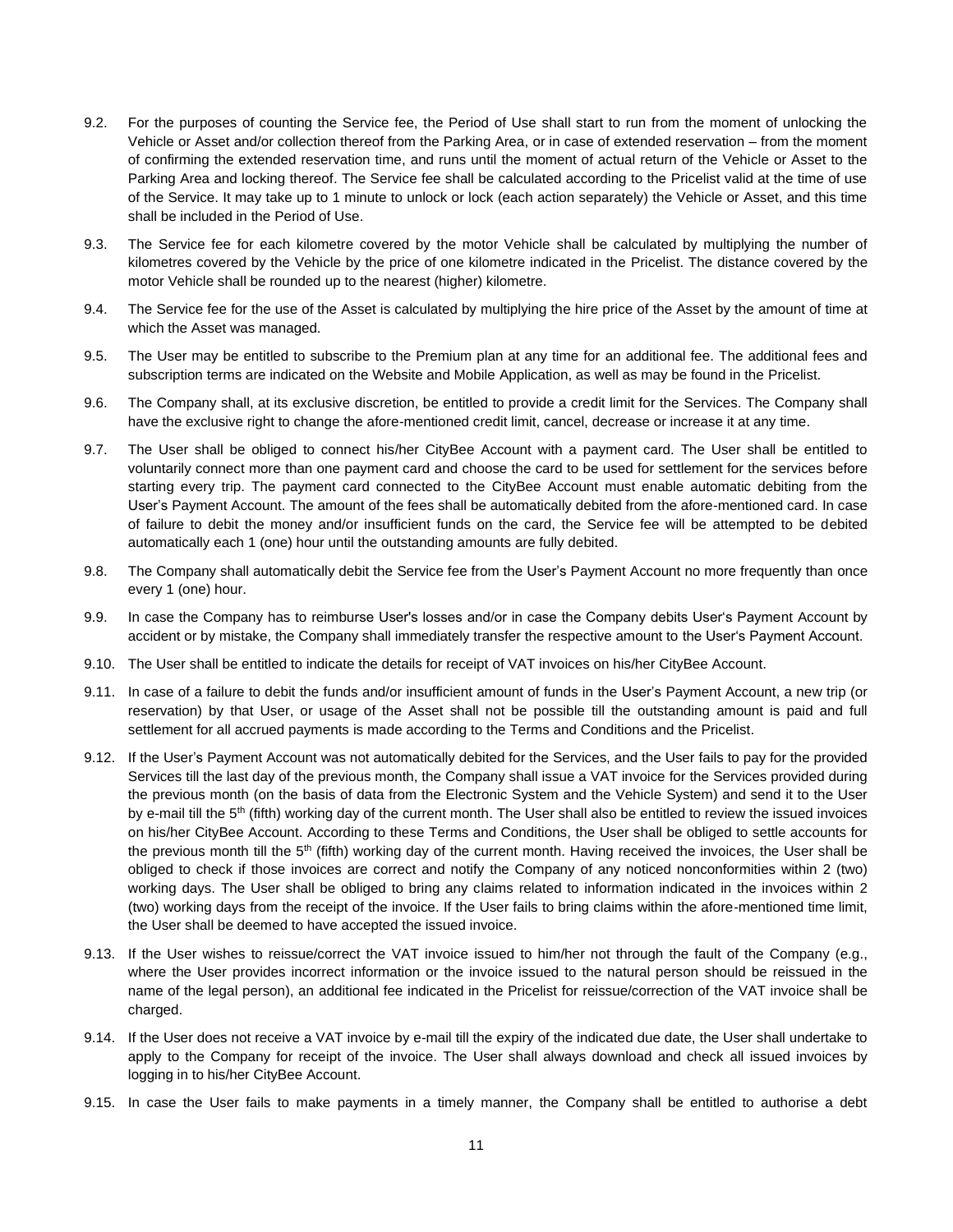collection company to carry out the collection actions or assign its right of claim to the debt collection company for collection of the User's debt. The User's personal information available to the Company may be transmitted to public authorities and/or bailiffs for the purposes of payment and collection of taxes or fines.

- 9.16. The User shall pay to the Company the default interest at the rate of 0.05 per cent upon the overdue amount for each delayed day.
- 9.17. If in the course of use of the Services the User reaches the limit specified in the Pricelist and the accrued Service fee was not automatically debited from User's Payment Account, the Company shall be entitled to request the User to pay for the Services upfront additional amount. If the User fails to pay the afore-mentioned amount within the agreed time limit, he/she shall be obliged to return the Vehicle or Asset to the Parking Area not later than within 1 (one) hour from the Company's request. If the User fails to settle accounts or return the Vehicle or Asset, the Company shall be entitled to suspend the provision of Services to the User, block starting, unlocking or use of the Vehicle or Asset, till the User reimburses the accrued Service fee, and report unlawful misappropriation of the Vehicle to the police.
- 9.18. Before the User starts using the Vehicle or Asset, the Company shall be entitled to check if the funds in the User's Payment Account are sufficient and reserve an amount of funds equal to EUR 5 (five Euro). At the end of the trip, the actual amount calculated according to the Pricelist shall be debited from the reserved amount; if the reserved amount is higher, the difference shall be returned to the Payment Account.
- 9.19. The Company shall be entitled to suspend the provision of Services to the User, cancel his/her trips (or reservations) and block access to the Electronic System if the User fails to comply with the rules established herein. Furthermore, if the User fails to comply with these Terms and Conditions, the Company shall be entitled to request the User to eliminate a violation within an additional time limit, which in any case shall be not more than 1 (one) hour, unless the Company specifies a longer time limit in a separate notice. In case the User fails to eliminate the violation of the Terms and Conditions within the time limit specified in this paragraph, it shall be considered that after expiration of this term, the Vehicle or Asset hire (reservation) term shall also expire.
- 9.20. Notice of violation of the Terms and Conditions to the User, the non-elimination of that violation within the set time limit shall be the legal facts based on which the Vehicle hire (reservation) shall expire and no separate notice shall be provided. Upon expiry of Vehicle or Asset hire (reservation), the User shall immediately return the Vehicle or Asset to the nearest Parking Area. In case the User does not agree to fulfil or fails to fulfil the Company's request within the time limit set by the Company, the Company shall be entitled to suspend the provision of Services to the User, block starting, unlocking or use of Vehicle or Asset; the Company's employee shall also be entitled to collect the Vehicle or Asset without participation of the User.

### **X. FINAL PROVISIONS**

- 10.1. These Terms and Conditions shall come into force in respect of the User from the moment of User's confirmation during his/her registration.
- 10.2. The Company shall be entitled to unilaterally amend these Terms and Conditions by giving a respective notice to the User by e-mail. The amendments shall be also provided to the User on the Mobile Application and the Website. The amendments shall enter into force 5 (five) days after notification to the Users. If the User continues using the Services or orders new Services on the basis of these Terms and Conditions, he/she shall be deemed to have accepted the amendments to the Terms and Conditions (including changes to the Service fee). If the User does not accept the aforementioned amendments, he/she shall be obliged to properly finish reservation or trip and return the Vehicle or Asset to the Parking Area.
- 10.3. The Company has the right to change the Service fees unilaterally at any time. Therefore, it is recommended for the User to get acquainted with the Service fees every time before using the Services.
- 10.4. The Company shall be entitled to unilaterally assign all rights and duties arising out of these Terms and Conditions to any third party related to the Company by giving a written notice to the User.
- 10.5. If the User is not able to properly use the Services, he/she shall be obliged to notify the Company by telephone, e-mail or other electronic means. Attempts shall be made to settle a dispute by mutual agreement of the parties or under the procedure established in the legal acts on the basis of all information provided by the User and available to the